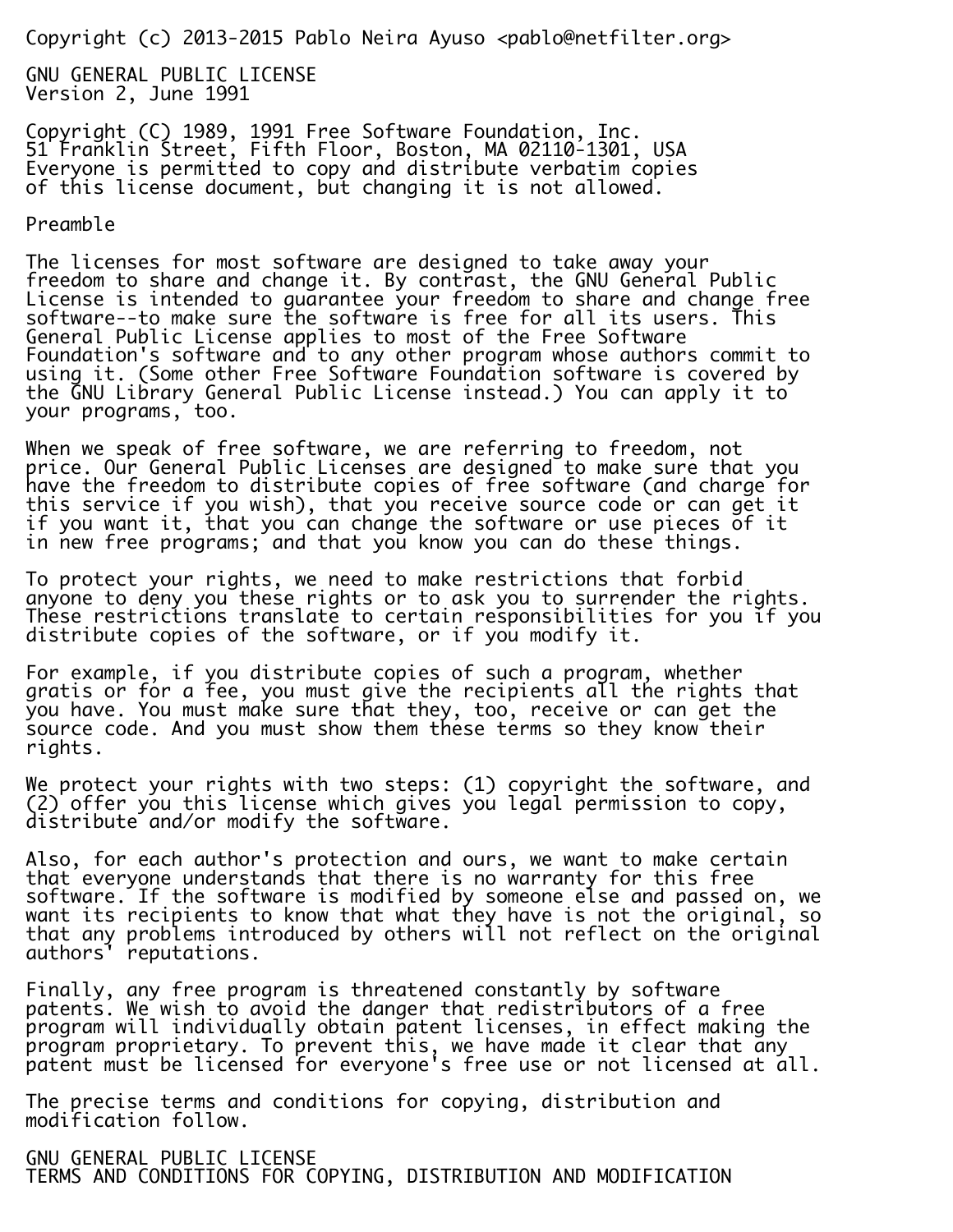0. This License applies to any program or other work which contains a notice placed by the copyright holder saying it may be distributed under the terms of this General Public License. The "Program", below, refers to any such program or work, and a "work based on the Program" means either the Program or any derivative work under copyright law: that is to say, a work containing the Program or a portion of it, either verbatim or with modifications and/or translated into another language. (Hereinafter, translation is included without limitation in the term "modification".) Each licensee is addressed as "you".

Activities other than copying, distribution and modification are not covered by this License; they are outside its scope. The act of running the Program is not restricted, and the output from the Program is covered only if its contents constitute a work based on the Program (independent of having been made by running the Program). Whether that is true depends on what the Program does.

1. You may copy and distribute verbatim copies of the Program's source code as you receive it, in any medium, provided that you conspicuously and appropriately publish on each copy an appropriate copyright notice and disclaimer of warranty; keep intact all the notices that refer to this License and to the absence of any warranty; and give any other recipients of the Program a copy of this License along with the Program.

You may charge a fee for the physical act of transferring a copy, and you may at your option offer warranty protection in exchange for a fee.

2. You may modify your copy or copies of the Program or any portion of it, thus forming a work based on the Program, and copy and distribute such modifications or work under the terms of Section 1 above, provided that you also meet all of these conditions:

a) You must cause the modified files to carry prominent notices stating that you changed the files and the date of any change.

b) You must cause any work that you distribute or publish, that in whole or in part contains or is derived from the Program or any part thereof, to be licensed as a whole at no charge to all third parties under the terms of this License.

c) If the modified program normally reads commands interactively when run, you must cause it, when started running for such interactive use in the most ordinary way, to print or display an announcement including an appropriate copyright notice and a notice that there is no warranty (or else, saying that you provide a warranty) and that users may redistribute the program under these conditions, and telling the user how to view a copy of this License. (Exception: if the Program itself is interactive but does not normally print such an announcement, your work based on the Program is not required to print an announcement.)

These requirements apply to the modified work as a whole. If identifiable sections of that work are not derived from the Program, and can be reasonably considered independent and separate works in themselves, then this License, and its terms, do not apply to those sections when you distribute them as separate works. But when you distribute the same sections as part of a whole which is a work based on the Program, the distribution of the whole must be on the terms of this License, whose permissions for other licensees extend to the entire whole, and thus to each and every part regardless of who wrote it.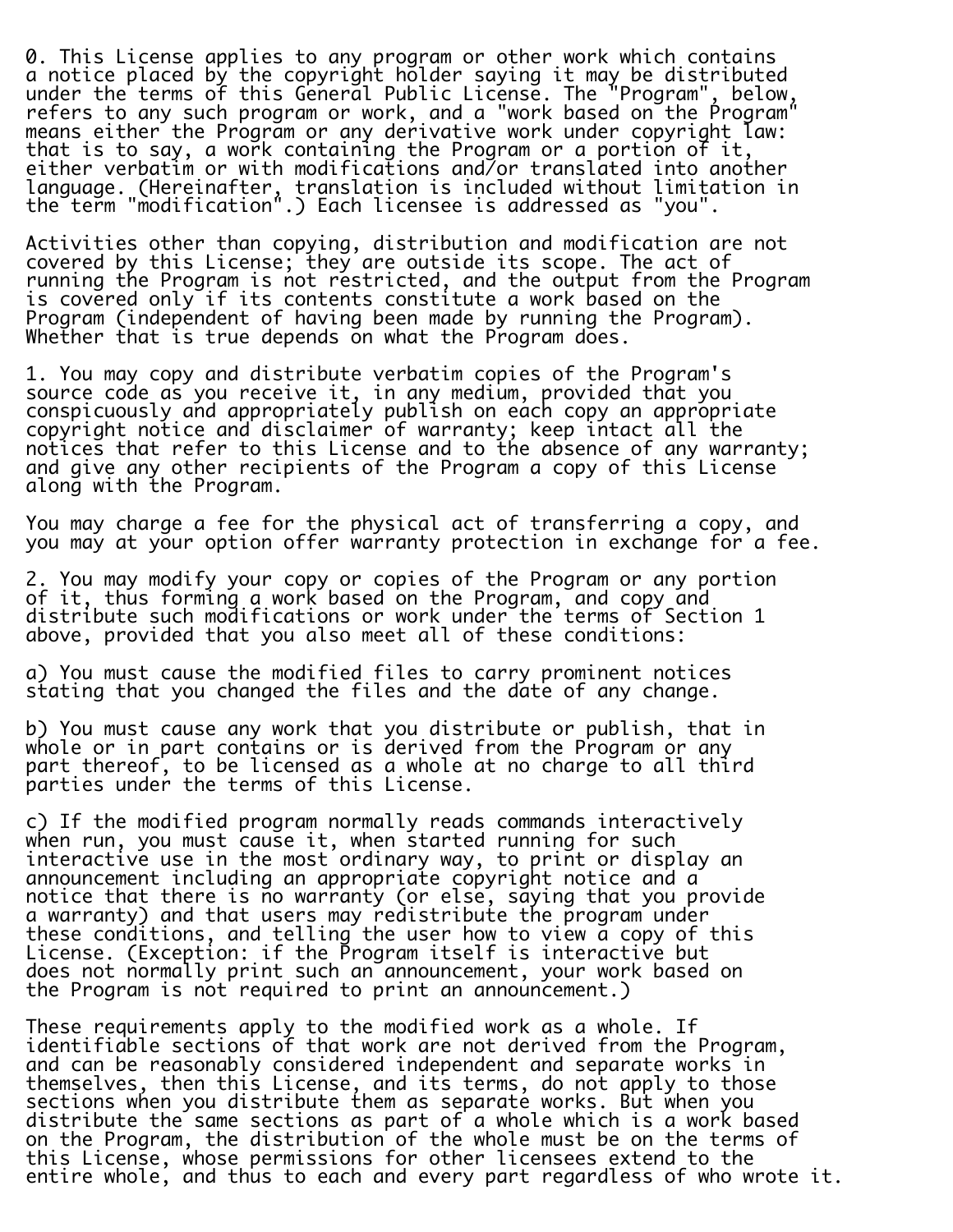Thus, it is not the intent of this section to claim rights or contest your rights to work written entirely by you; rather, the intent is to exercise the right to control the distribution of derivative or collective works based on the Program.

In addition, mere aggregation of another work not based on the Program with the Program (or with a work based on the Program) on a volume of a storage or distribution medium does not bring the other work under the scope of this License.

3. You may copy and distribute the Program (or a work based on it, under Section 2) in object code or executable form under the terms of Sections 1 and 2 above provided that you also do one of the following:

a) Accompany it with the complete corresponding machine-readable source code, which must be distributed under the terms of Sections 1 and 2 above on a medium customarily used for software interchange; or,

b) Accompany it with a written offer, valid for at least three years, to give any third party, for a charge no more than your cost of physically performing source distribution, a complete machine-readable copy of the corresponding source code, to be distributed under the terms of Sections 1 and 2 above on a medium customarily used for software interchange; or,

c) Accompany it with the information you received as to the offer to distribute corresponding source code. (This alternative is allowed only for noncommercial distribution and only if you received the program in object code or executable form with such an offer, in accord with Subsection b above.)

The source code for a work means the preferred form of the work for making modifications to it. For an executable work, complete source code means all the source code for all modules it contains, plus any associated interface definition files, plus the scripts used to control compilation and installation of the executable. However, as a special exception, the source code distributed need not include anything that is normally distributed (in either source or binary form) with the major components (compiler, kernel, and so on) of the operating system on which the executable runs, unless that component itself accompanies the executable.

If distribution of executable or object code is made by offering access to copy from a designated place, then offering equivalent access to copy the source code from the same place counts as distribution of the source code, even though third parties are not compelled to copy the source along with the object code.

4. You may not copy, modify, sublicense, or distribute the Program except as expressly provided under this License. Any attempt otherwise to copy, modify, sublicense or distribute the Program is void, and will automatically terminate your rights under this License. However, parties who have received copies, or rights, from you under this License will not have their licenses terminated so long as such parties remain in full compliance.

i. 5. You are not required to accept this License, since you have not signed it. However, nothing else grants you permission to modify or distribute the Program or its derivative works. These actions are prohibited by law if you do not accept this License. Therefore, by modifying or distributing the Program (or any work based on the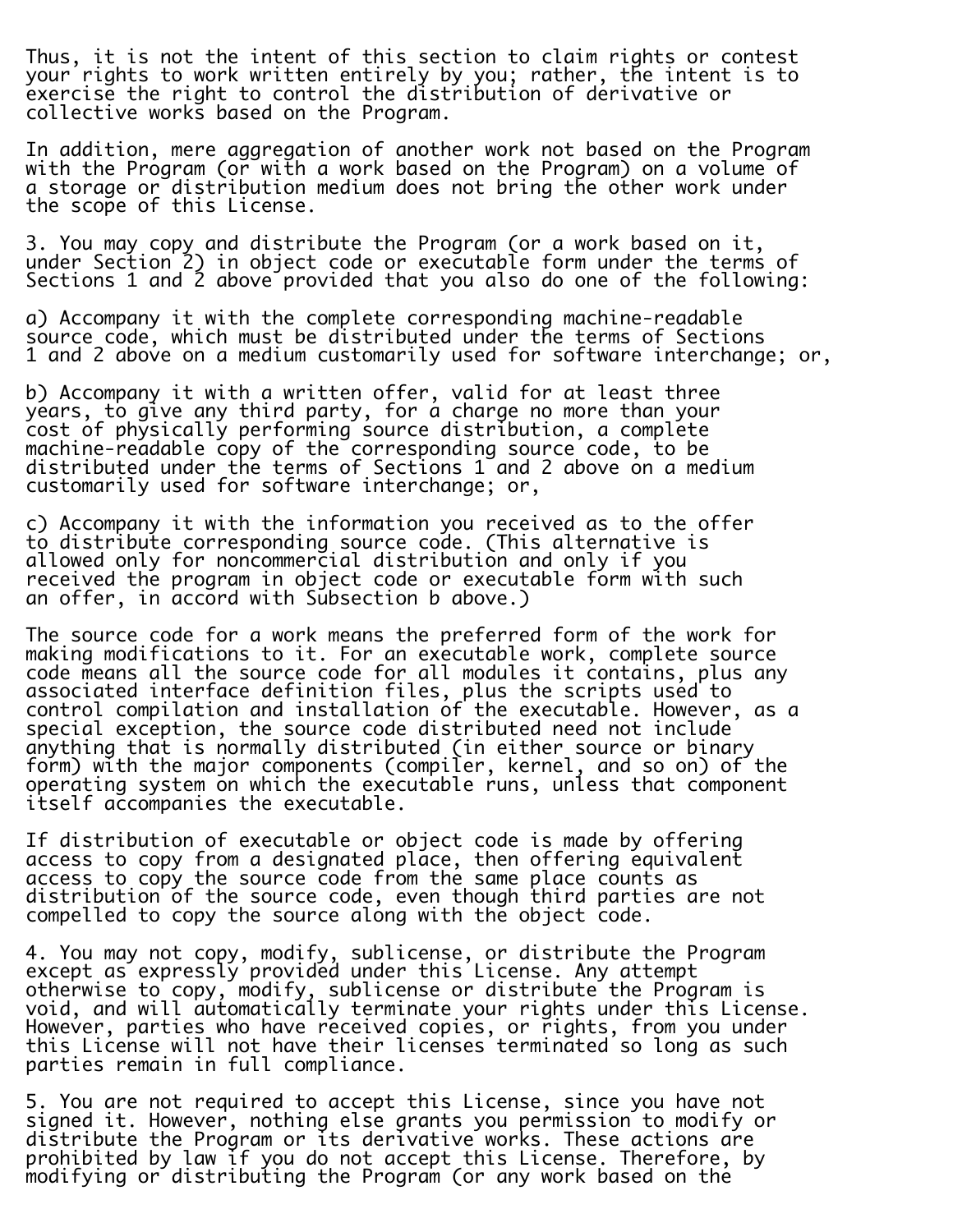Program), you indicate your acceptance of this License to do so, and all its terms and conditions for copying, distributing or modifying the Program or works based on it.

6. Each time you redistribute the Program (or any work based on the Program), the recipient automatically receives a license from the original licensor to copy, distribute or modify the Program subject to these terms and conditions. You may not impose any further restrictions on the recipients' exercise of the rights granted herein. You are not responsible for enforcing compliance by third parties to this License.

7. If, as a consequence of a court judgment or allegation of patent infringement or for any other reason (not limited to patent issues), conditions are imposed on you (whether by court order, agreement or otherwise) that contradict the conditions of this License, they do not excuse you from the conditions of this License. If you cannot distribute so as to satisfy simultaneously your obligations under this License and any other pertinent obligations, then as a consequence you may not distribute the Program at all. For example, if a patent license would not permit royalty-free redistribution of the Program by all those who receive copies directly or indirectly through you, then the only way you could satisfy both it and this License would be to refrain entirely from distribution of the Program.

If any portion of this section is held invalid or unenforceable under any particular circumstance, the balance of the section is intended to apply and the section as a whole is intended to apply in other circumstances.

It is not the purpose of this section to induce you to infringe any patents or other property right claims or to contest validity of any such claims; this section has the sole purpose of protecting the integrity of the free software distribution system, which is implemented by public license practices. Many people have made generous contributions to the wide range of software distributed through that system in reliance on consistent application of that system; it is up to the author/donor to decide if he or she is willing to distribute software through any other system and a licensee cannot impose that choice.

This section is intended to make thoroughly clear what is believed to be a consequence of the rest of this License.

8. If the distribution and/or use of the Program is restricted in certain countries either by patents or by copyrighted interfaces, the original copyright holder who places the Program under this License may add an explicit geographical distribution limitation excluding those countries, so that distribution is permitted only in or among countries not thus excluded. In such case, this License incorporates the limitation as if written in the body of this License.

9. The Free Software Foundation may publish revised and/or new versions of the General Public License from time to time. Such new versions will be similar in spirit to the present version, but may differ in detail to address new problems or concerns.

Each version is given a distinguishing version number. If the Program specifies a version number of this License which applies to it and "any later version", you have the option of following the terms and conditions either of that version or of any later version published by the Free Software Foundation. If the Program does not specify a version number of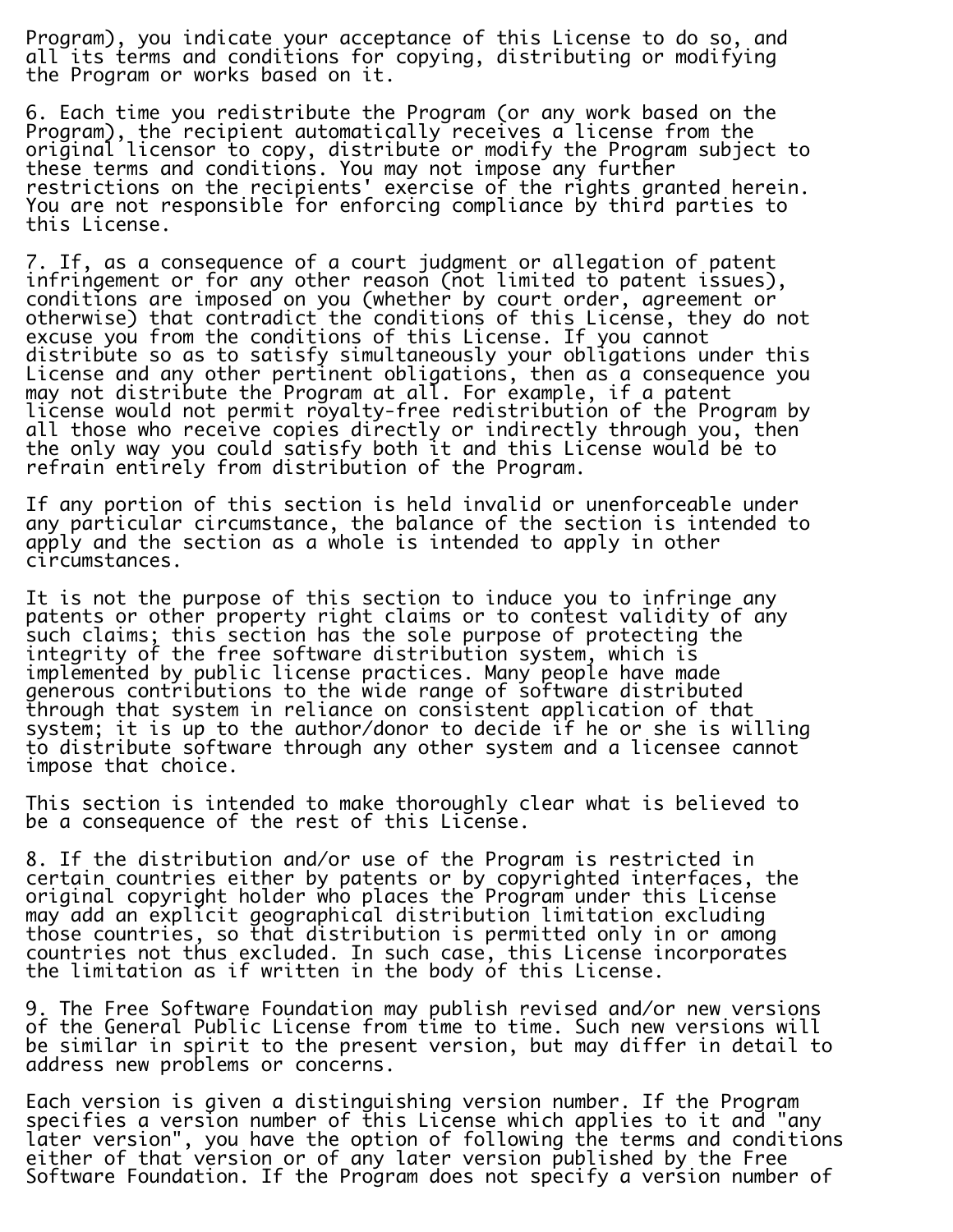this License, you may choose any version ever published by the Free Software Foundation.

10. If you wish to incorporate parts of the Program into other free programs whose distribution conditions are different, write to the author to ask for permission. For software which is copyrighted by the Free Software Foundation, write to the Free Software Foundation; we sometimes make exceptions for this. Our decision will be guided by the two goals of preserving the free status of all derivatives of our free software and of promoting the sharing and reuse of software generally.

## NO WARRANTY

11. BECAUSE THE PROGRAM IS LICENSED FREE OF CHARGE, THERE IS NO WARRANTY FOR THE PROGRAM, TO THE EXTENT PERMITTED BY APPLICABLE LAW. EXCEPT WHEN OTHERWISE STATED IN WRITING THE COPYRIGHT HOLDERS AND/OR OTHER PARTIES PROVIDE THE PROGRAM "AS IS" WITHOUT WARRANTY OF ANY KIND, EITHER EXPRESSED OR IMPLIED, INCLUDING, BUT NOT LIMITED TO, THE IMPLIED WARRANTIES OF MERCHANTABILITY AND FITNESS FOR A PARTICULAR PURPOSE. THE ENTIRE RISK AS TO THE QUALITY AND PERFORMANCE OF THE PROGRAM IS WITH YOU. SHOULD THE PROGRAM PROVE DEFECTIVE, YOU ASSUME THE COST OF ALL NECESSARY SERVICING, REPAIR OR CORRECTION.

12. IN NO EVENT UNLESS REQUIRED BY APPLICABLE LAW OR AGREED TO IN WRITING WILL ANY COPYRIGHT HOLDER, OR ANY OTHER PARTY WHO MAY MODIFY AND/OR REDISTRIBUTE THE PROGRAM AS PERMITTED ABOVE, BE LIABLE TO YOU FOR DAMAGES, INCLUDING ANY GENERAL, SPECIAL, INCIDENTAL OR CONSEQUENTIAL DAMAGES ARISING OUT OF THE USE OR INABILITY TO USE THE PROGRAM (INCLUDING BUT NOT LIMITED TO LOSS OF DATA OR DATA BEING RENDERED INACCURATE OR LOSSES SUSTAINED BY YOU OR THIRD PARTIES OR A FAILURE OF THE PROGRAM TO OPERATE WITH ANY OTHER PROGRAMS), EVEN IF SUCH HOLDER OR OTHER PARTY HAS BEEN ADVISED OF THE POSSIBILITY OF SUCH DAMAGES.

END OF TERMS AND CONDITIONS

How to Apply These Terms to Your New Programs

If you develop a new program, and you want it to be of the greatest possible use to the public, the best way to achieve this is to make it free software which everyone can redistribute and change under these terms.

To do so, attach the following notices to the program. It is safest to attach them to the start of each source file to most effectively convey the exclusion of warranty; and each file should have at least the "copyright" line and a pointer to where the full notice is found.

<one line to give the program's name and a brief idea of what it does.> Copyright  $(C)$  19yy <name of author>

This program is free software; you can redistribute it and/or modify it under the terms of the GNU General Public License as published by the Free Software Foundation; either version 2 of the License, or (at your option) any later version.

This program is distributed in the hope that it will be useful, but WITHOUT ANY WARRANTY; without even the implied warranty of MERCHANTABILITY or FITNESS FOR A PARTICULAR PURPOSE. See the GNU General Public License for more details.

You should have received a copy of the GNU General Public License along with this program; if not, write to the Free Software